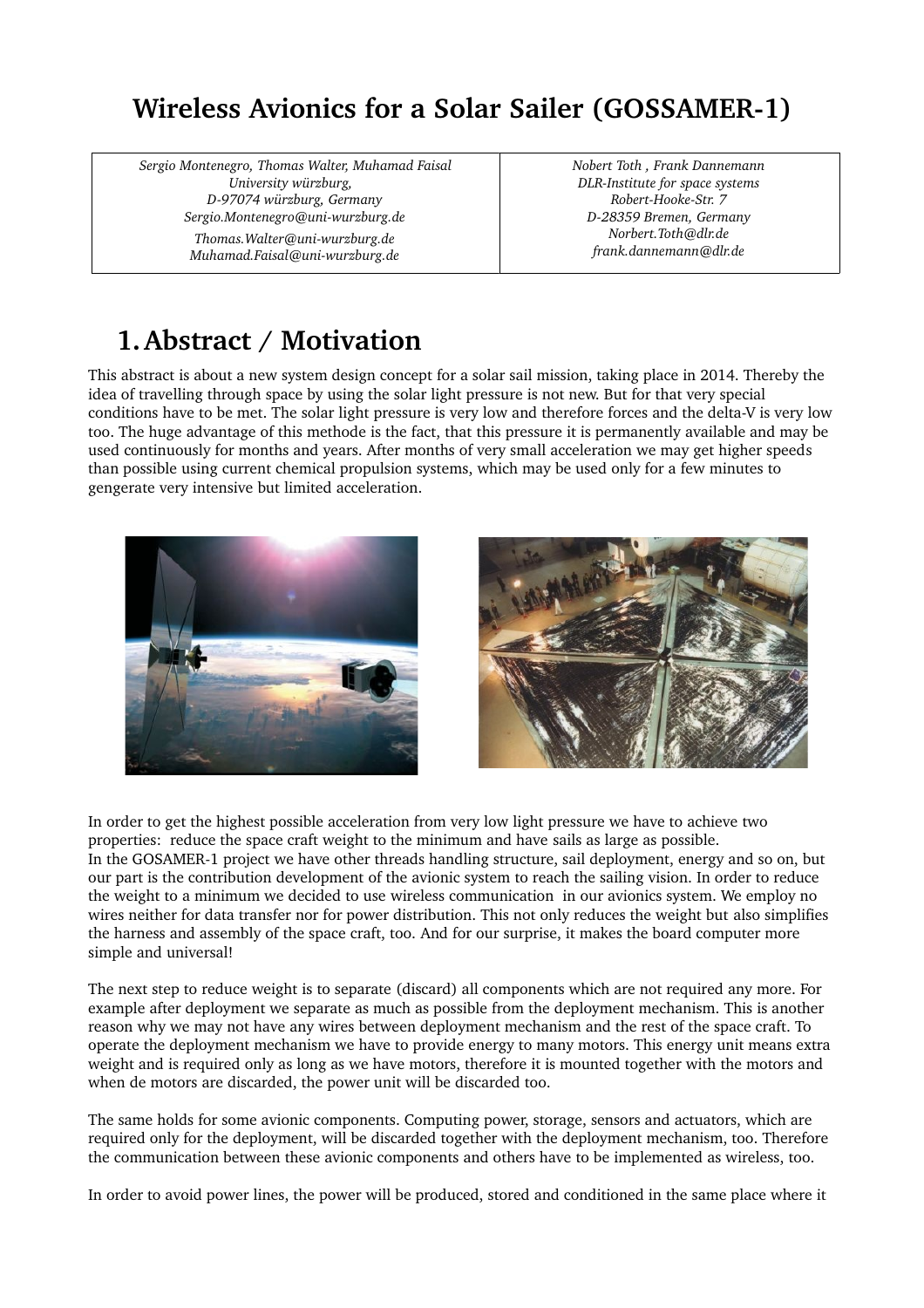is required. So we have a distributed power unit, which may be separated. For the cruise phase we have less power demand, therefore we will discard excessive weight due to excessive power, so it will not be a dead freight for the rest of the mission.

The deployment will be monitored and recorded by eight high resolution cameras mounted on different parts of the space craft. After deployment the cameras will transmit their pictures to the central unit using wireless links and after the transmission is completed the cameras will be discarded together with the deployment units. After separation the dead deployment units have still power and the controllers, sensors (gyros and accelerometers), cameras and wireless links are still operable. So it will be possible to get some more data from the moving away components as long as they are in radio range.

We can consider each of the 4 deployment mechanism to be a complete autonomous, self-sufficient pico satellite (ca. 1kg each) and the central unit to be a nano satellite (ca. 10 kg). As long as they are in radio range (ca. 100 m) we have a communicating swarm with five members, but we have something special: Normally one would have one communication link per member and from outside it is not possible to access internal devices. In our case, even inside of each member we use radio links, so each unit may access not only other members, but also internal units (controllers and cameras) in other members.

So, while some groups are performing research on solar sails, we (avionic group) will perform research on radio communications inside of a space craft (at the beginning all units are attached together as a single space craft) before separation - and swarm control after separation.

### **2. Components of Gossamer-1**

The deployment mechanism is a distributed system. It consist of a central component and four boom deployments. Each has its own controller, power unit and payload.





Central Unit Distributed Deployment (to be separated)



In this experimental mission payloads are just cameras, which will be used to record the deployment. But each camera can be considered to be a payload unit since it comes with its own control computer and communicates with the rest of the system using high level protocols.



Figure 2: Deployment configurations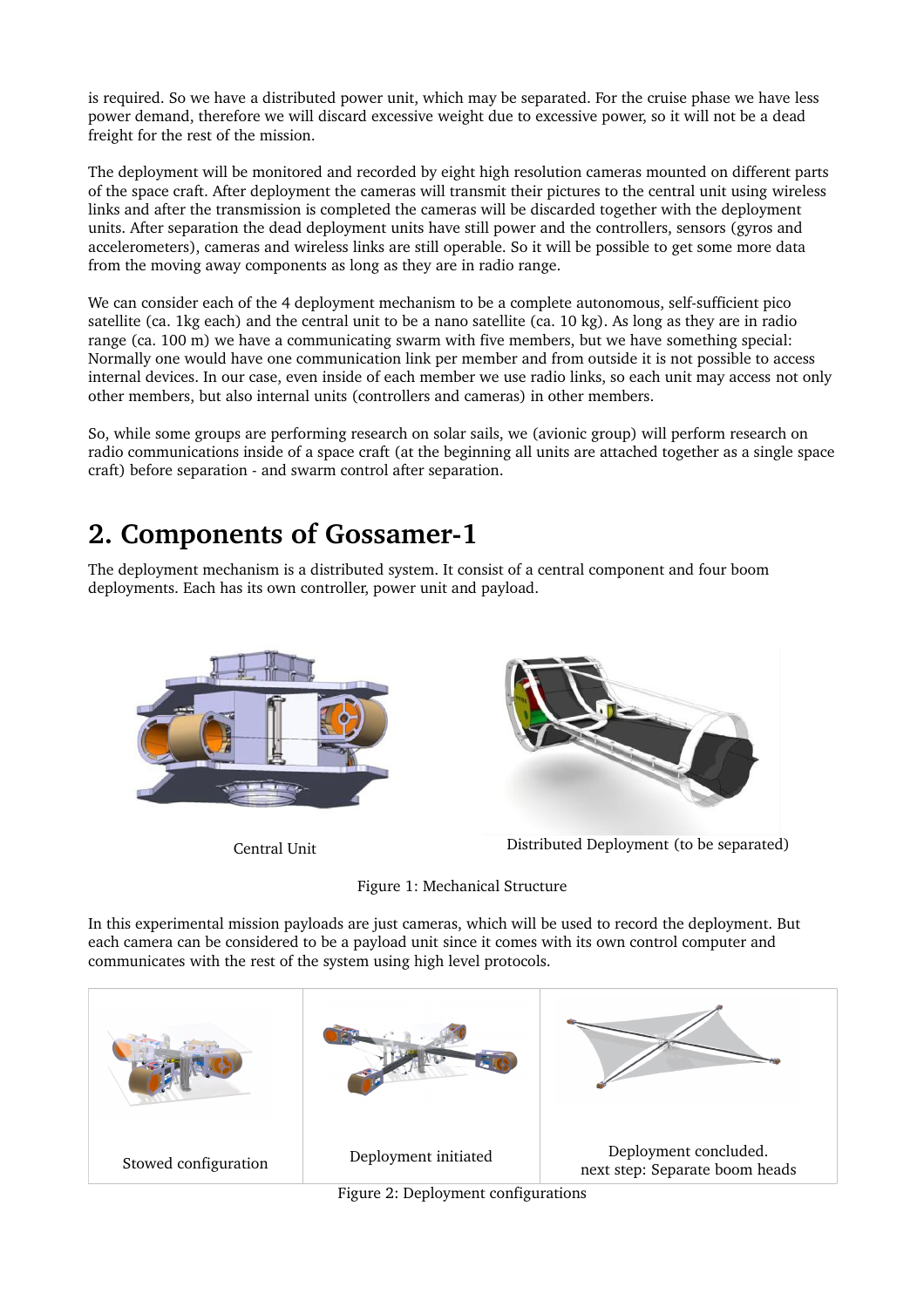The control is a distributed system. Each boom deployment unit and the central unit has its own controller, only the central controller is implemented as redundant. Each controller consist of a: 1. Cortex-CPU as control unit, running our RODOS building blocks execution platform

2. Gyro and accelerometer sensors to protocol physical movements of the central unit and of each sail arm. All this measurements will be sent as telemetry to earth in order to compute forces, rotations, vibrations, etc of the whole system.

3. SD-Cards (flash memory) as mass memory to store pictures and telemetry

4. Radio communication links: Zigbee and Bluetooth.



Figure 3: Controller for each deployment unit and for the central unit (Redundant)

#### **3. Wireless communication**

Figure 4 shows the radio links in the whole spacecraft. We use Zigbee for low data rates and real time messages to coordinate the deployment and to command the units. Further on we use Bluetooth for high data rate, to get non real time data, for example telemetry and camera pictures.

The reason for using two different wireless systems comes with the characteristics of each protocol. Zigbee is a braodcast system, that can reach all network members in realtime. So it is perfectly suited for sending commands. But for sending huge data amounts like pictures, the datarate of aproximatly 20kBit/s is too low. Due to that we decided to make additionally use of Bluetooth. Here the datarate is in the range of 1MBit/s. The disadvantage of Bluetooth for our use is the fact, that it can only be used in a peer to peer connection and changing the network partner takes about 1 second. In order to synchronise the deployment of all booms we need to interchange positions and speeds of all of them twice per second. With Bluethooth we got one cycle every 4 seconds (Since there are 4 booms).

Using radio communication was a simplification for the controller hardware. Normally one would need a link (eg. UART) to each camera and to each other controller. This would mean about 10 UARTs per controller and complex interrupt management in order to handle all of them at the same time. Using radio communications we had to implement only one link (UART) to a radio unit (eg. Bluetooth) and there we can attach many units without increasing the hardware overhead.